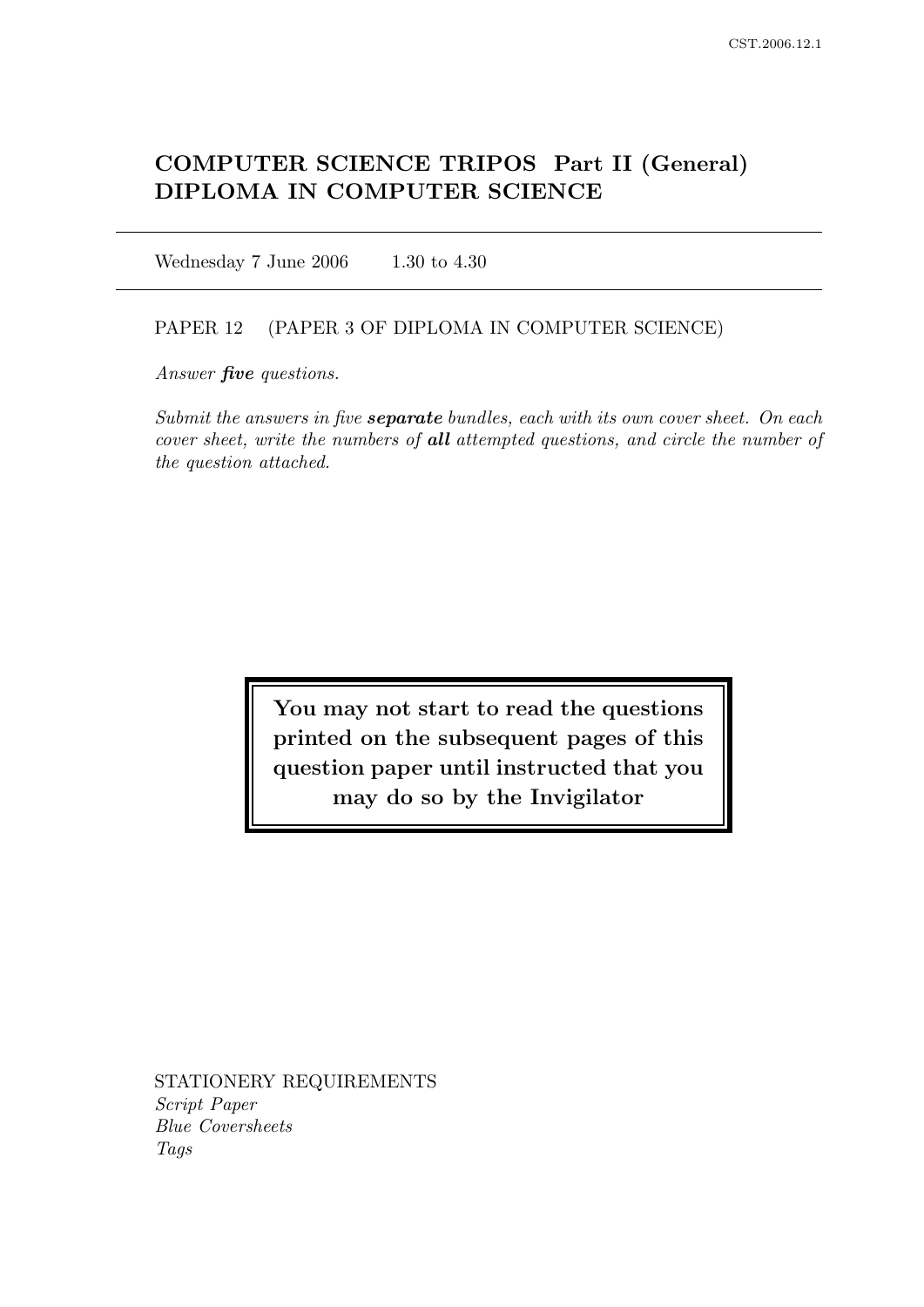## 1 Data Structures and Algorithms

Dijkstra developed an efficient algorithm to find shortest paths on a directed graph from a designated source vertex to all other vertices, but only on graphs with nonnegative edge weights.

- (a) Give a clear and complete explanation of the algorithm. Be sure to cover its use of relaxation and to explain what happens if some vertices are not reachable from the source. [5 marks]
- (b) Give a correctness proof for the algorithm. You may use the convergence lemma without having to prove it. [5 marks]

[Hint: here is the convergence lemma. If  $s \leadsto u \rightarrow v$  is a shortest path from s to v, and at some time  $d[u] = \delta(s, u)$ , and at some time after that the edge  $(u, v)$  is relaxed, then, from then on,  $d[v] = \delta(s, v)$ .

Additional hint on notation:  $s \leadsto u =$  path from s to u consisting of 0 or more edges (0 when  $s \equiv u$ );  $u \rightarrow v =$  path from u to v consisting of precisely one edge;  $d[u]$  = weight of the shortest path found so far from source s to vertex  $u; \delta(s, v) =$  weight of shortest existing path from s to v.

- $(c)$  Why does the algorithm require non-negative edge weights? [2 marks]
- (d) Would the algorithm work if the only negative weights were on edges leaving the source? Justify your answer with a proof or counterexample. [5 marks]
- (e) Consider the following approach for finding shortest paths in the presence of negative edges. "Make all the edge weights positive by adding a sufficiently large biasing constant to each; then find the shortest paths using Dijkstra's algorithm and recompute their weights on the original graph." Will this work? Justify your answer with a proof or counterexample. [3 marks]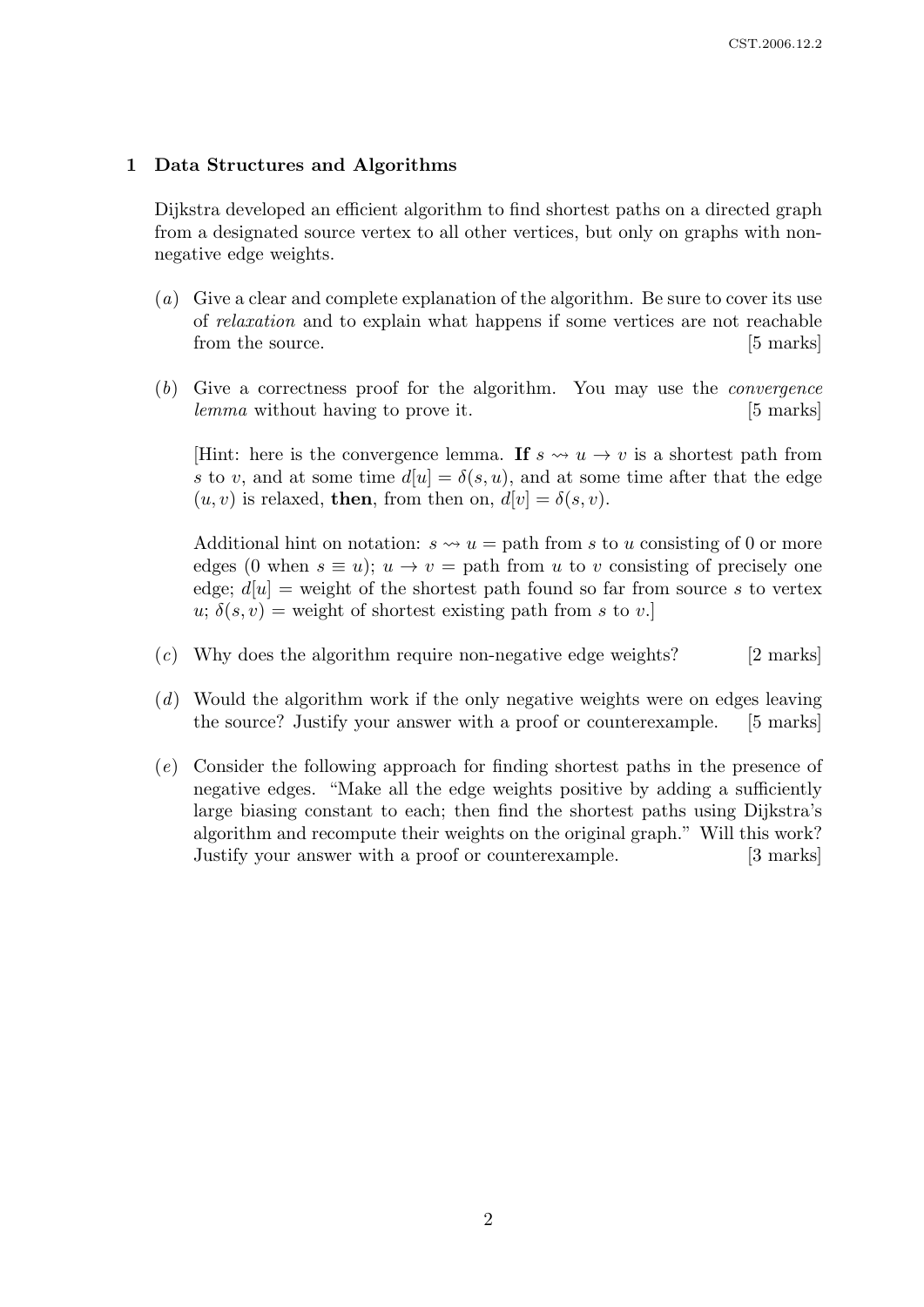# 2 Computer Design

| (a) Why do pipelines exhibit branch and load delays? | $[6 \text{ marks}]$ |
|------------------------------------------------------|---------------------|
|------------------------------------------------------|---------------------|

- (b) What impact does pipeline length have on clock frequency? [4 marks]
- (c) Why might a shorter pipeline result in a more power-efficient design? [4 marks]
- (d) Recently we have seen microprocessor manufacturers release dual-processor chips where each processor has a shorter pipeline than the earlier singleprocessor per chip designs. What sort of applications might run better on the older chips and *vice versa*? [6 marks]

# 3 Digital Communication I

- (a) Describe the concepts of *circuit switching* and *packet switching*. [5 marks]
- (b) What are the fundamental advantages of each over the other? [5 marks]
- $(c)$  What is the role of buffering and buffering policy in each approach? [5 marks]
- (d) There is an expectation that in the near future telephony will move from circuit switching to packet switching. Why is this so in light of the advantages of each approach? [5 marks]

## 4 Distributed Systems

- (a) Describe, with examples, the function of a naming service for a largescale distributed system. Include definitions for "name space" and "naming domain". [6 marks]
- (b) Discuss consistency versus availability for naming data in large-scale systems. [4 marks]
- (c) How can any distributed naming service be engineered so that invocations on behalf of users can be resolved efficiently in the presence of failures and heavy load? [4 marks]
- (d) Contrast the assumptions under which DNS was designed originally for the Internet, with the properties of dynamically formed groups of mobile hosts using wireless communication (MANETS). How might DNS-like services be provided for MANETS? [6 marks]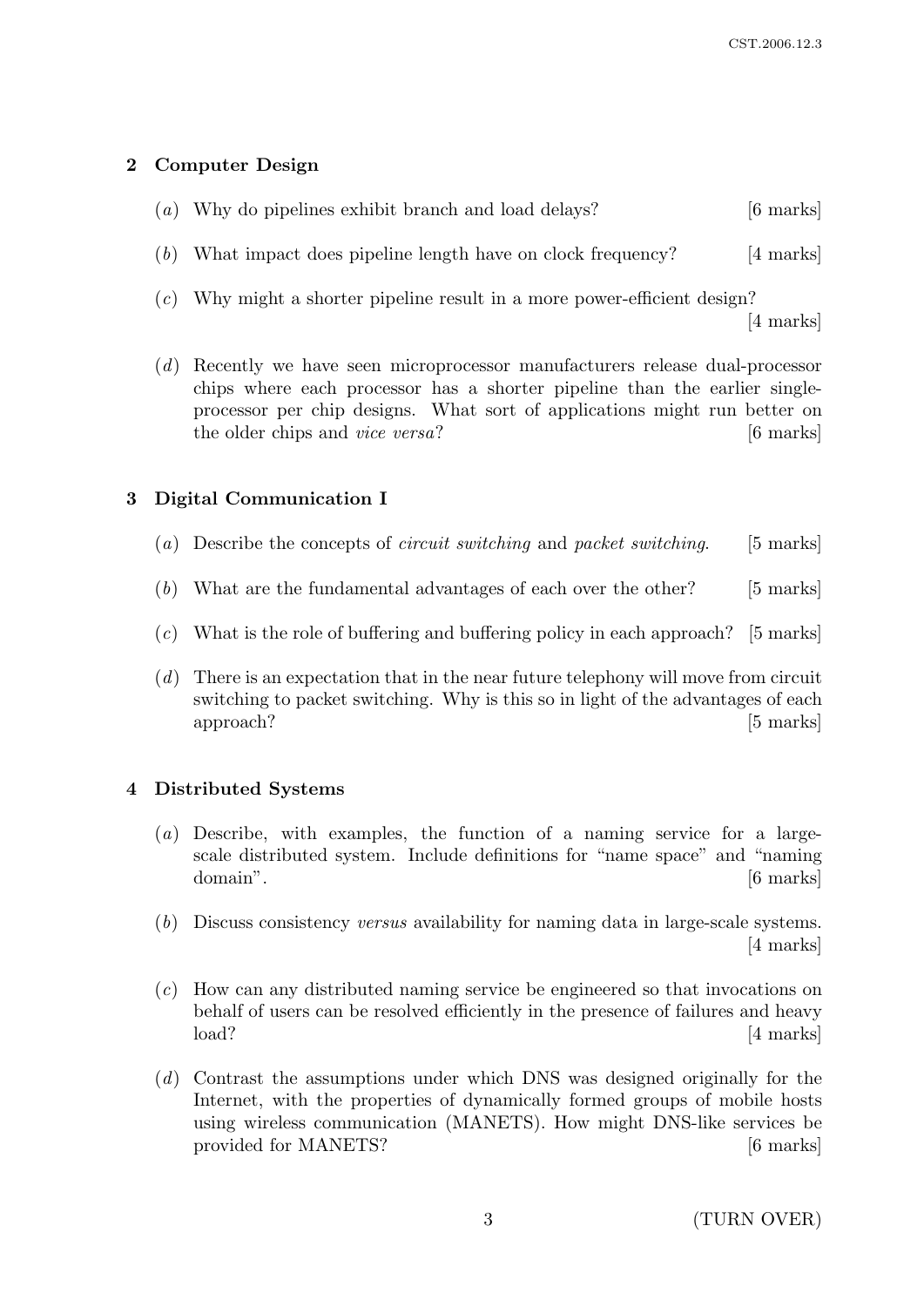### 5 Computer Graphics and Image Processing

- (a) Give the definition of the cubic Bézier curve.  $[4 \text{ marks}]$
- $(b)$  Derive the conditions necessary to ensure that two cubic Bézier curves join with  $C1$ -continuity.  $[6 \text{ marks}]$
- $(c)$  Describe, in detail, an algorithm for drawing a cubic Bézier curve to a given tolerance using straight lines. You may assume that you already have an algorithm for drawing a straight line. [6 marks]
- (d) Explain why and how homogeneous co-ordinates are used in computer graphics. [4 marks]

## 6 Compiler Construction

(a) Consider the grammar

$$
S ::= (L) | a
$$

$$
L ::= L, S | S
$$

- (i) Present a right-most derivation for the string  $(a, ((a, a), (a, a))).$ [3 marks]
- (ii) Present a left-most derivation for the same string  $(a, ((a, a), (a, a))).$ [3 marks]
- (b) Automatic garbage collection is an important technique for the implementation of many programming languages. Define each of the following variations:
	- (i) Mark and Sweep; [3 marks]
	- (*ii*) Copy Collection; [3 marks]
	- (*iii*) Generational Collection. [3 marks]
- (c) Write a small program that will produce different values depending on which kind of variable scoping mechanism is used, static or dynamic. Explain your answer. [5 marks]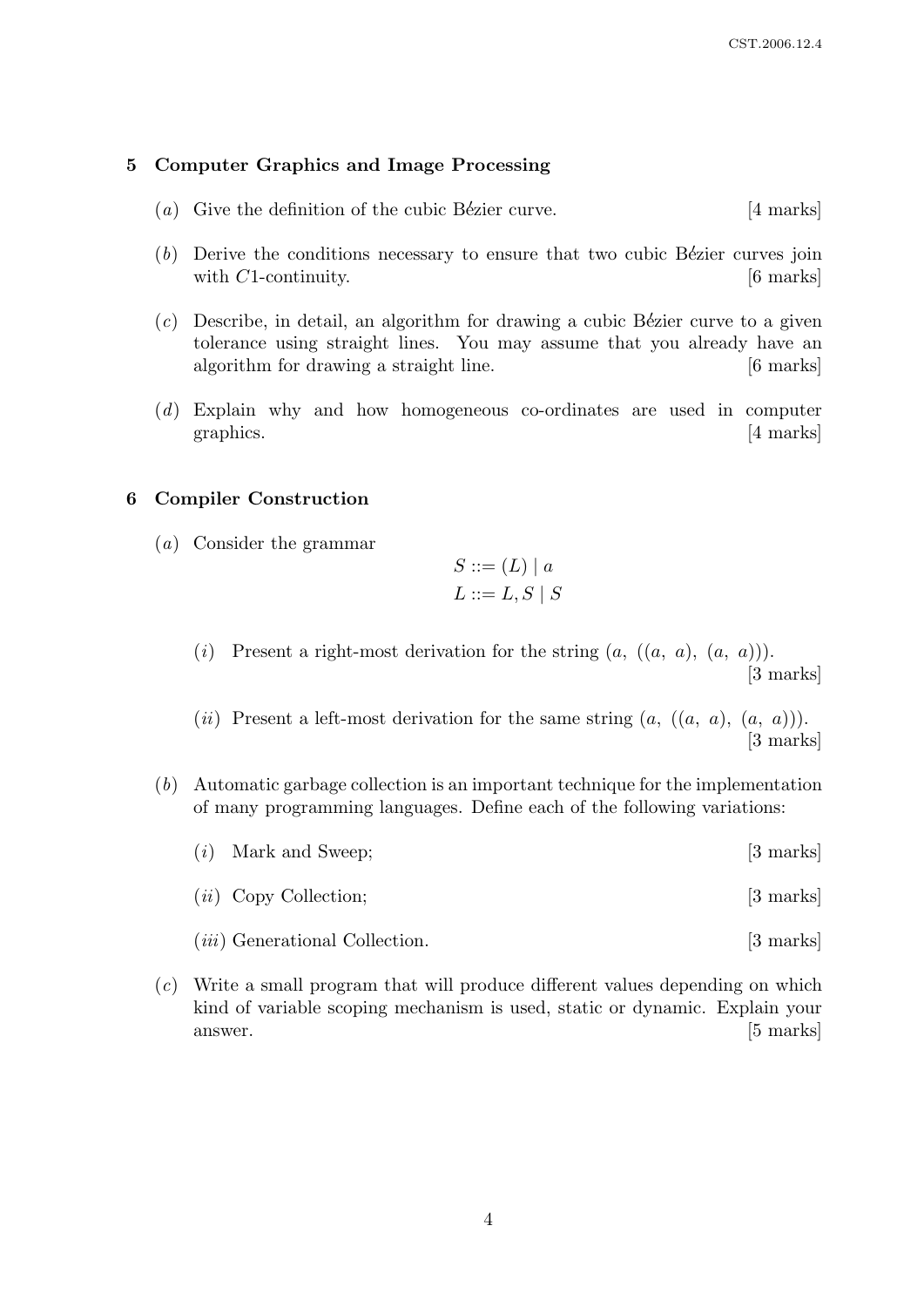# 7 Comparative Programming Languages

 $(a)$  A naïve programmer writes the following Prolog program to implement a quicksort.

```
quicksort( [], []).
quicksort( [X|Tail], Sorted) :-
   split( X, Tail, Small, Big),
   append( SortedSmall, [X|SortedBig], Sorted),
   quicksort( Small, SortedSmall),
   quicksort( Big, SortedBig).
split([X, [], [], [X]).split( X, [Y|Tail], [Y|Small], Big) :-
   X>Y, \vdotssplit( X, Tail, Small, Big).
split(X, [Y|Tail], Small, [Y|Big]) :-
   split( X, Tail, Small, Big).
```
Unfortunately, there are two mistakes that will prevent it running as expected. What are these mistakes and how can they be corrected? [6 marks]

- (b) Explain how the operator ! in the split predicate works and why it is used here. [2 marks]
- (c) Our programmer now decides to improve the efficiency of the program by using difference lists. Explain how the technique works and modify the program to use difference lists by introducing a new predicate quicksort2

quicksort( List, Sorted) :- quicksort2( List, Sorted - []).

[6 marks]

(d) Comment on the space and time complexity of the execution of the two versions of quicksort for the call quicksort  $(2,5,7]$ , X). [6 marks]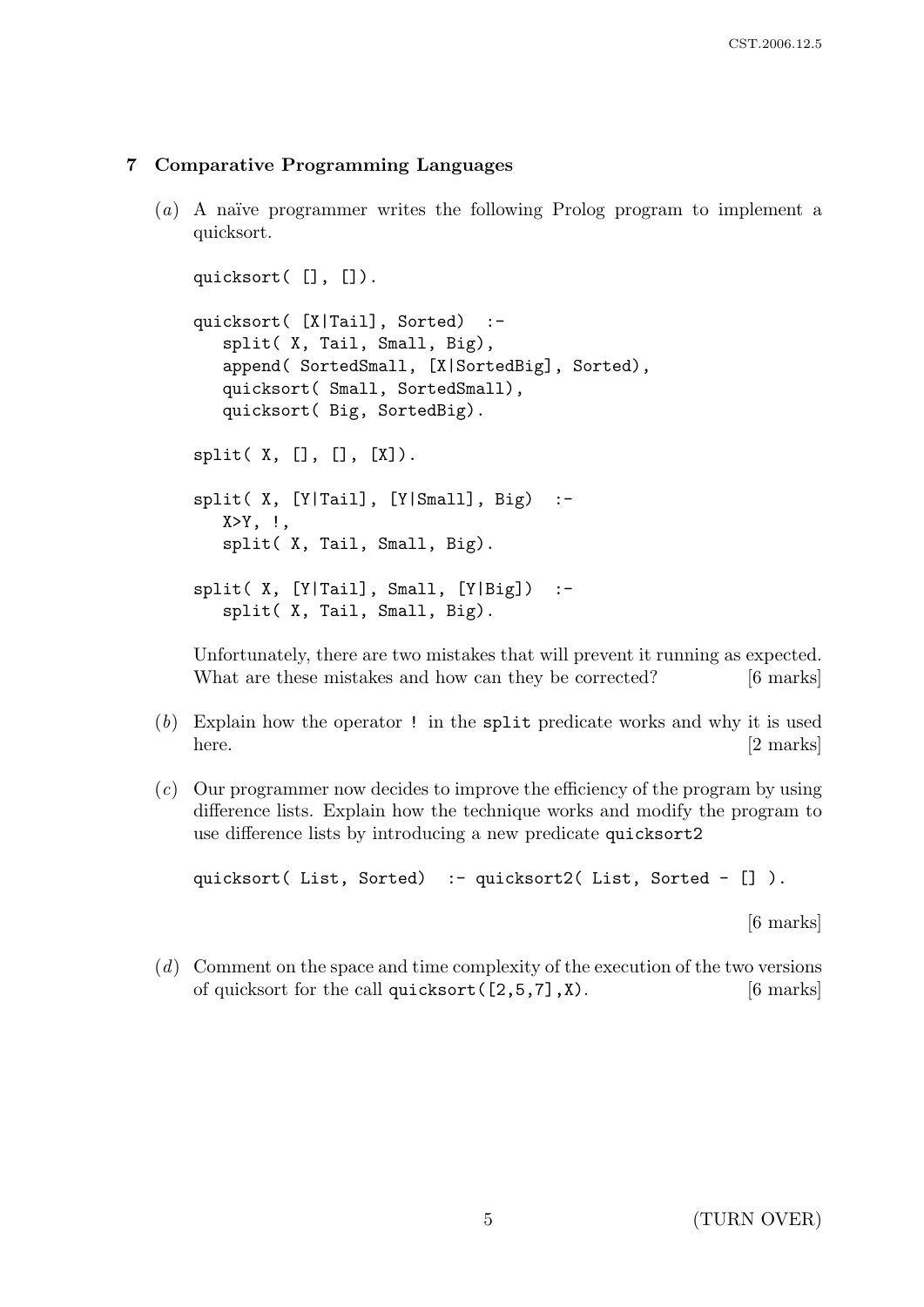#### 8 Databases

- (a) Define Boyce–Codd normal form. [3 marks]
- (b) Suppose that a relation R has n attributes. How many distinct functional dependencies could be defined for  $R$ ? [3 marks]
- (c) The union rule for functional dependencies states that if  $F \models X \rightarrow Y$  and  $F \models X \to Z$ , then  $F \models X \to Y \cup Z$  (this can also be written as  $F \models X \to Y$  $Y, Z$ ).

Prove this rule using only Armstrong's axioms. [5 marks]

(d) Heath's Theorem states that if  $R(A, B, C)$  satisfies the functional dependency  $A \rightarrow B$ , where A, B, and C are disjoint non-empty sets of attributes, then

$$
R = \pi_{A,B}(R) \bowtie_A \pi_{A,C}(R),
$$

where  $\bowtie_A$  is the equi-join on the attributes of A. Prove this theorem.

[9 marks]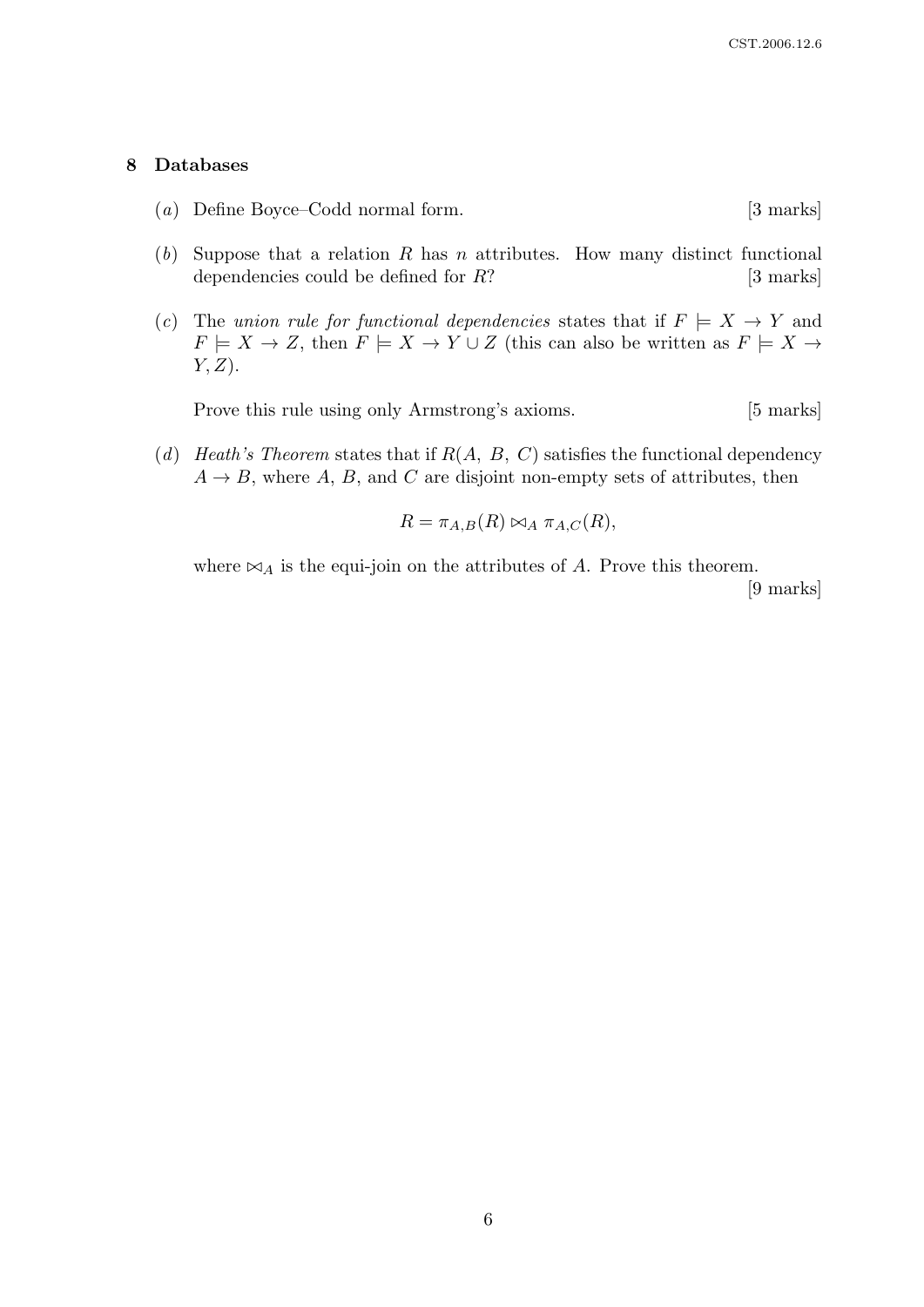### 9 Numerical Analysis II

 $(a)$  In Peano's theorem, if a quadrature rule integrates polynomials of degree N exactly over an interval [a, b], then the error in integrating  $f \in C^{N+1}[a, b]$  is expressed as

$$
E(f) = \int_a^b f^{(N+1)}(t)K(t) dt
$$

where

$$
K(t) = \frac{1}{N!} E_x[(x - t)_+^N].
$$

Explain the notation  $E(f)$ ,  $E_x$ ,  $(x-t)_+^N$ 

- $[4$  marks]
- (b) Assuming  $x \in [a, b]$ , and writing Taylor's theorem in the form

$$
f(x) = P_N(x - a) + \frac{1}{N!} \int_a^x f^{(N+1)}(t) (x - t)^N dt
$$

where  $P_N$  is a polynomial of degree N, prove Peano's theorem, explaining each step clearly. [8 marks]

- (c) For the trapezium rule, what is  $N$ ? [1 mark]
- (d) If  $K(t)$  does not change sign in [a, b] then

$$
E(f) = \frac{f^{(N+1)}(\xi)}{(N+1)!} E(x^{N+1})
$$

for some  $\xi \in (a, b)$ . Use this result to simplify

$$
E(f) = \int_{-1}^{1} f(x) dx - f(-1) - f(1).
$$

[7 marks]